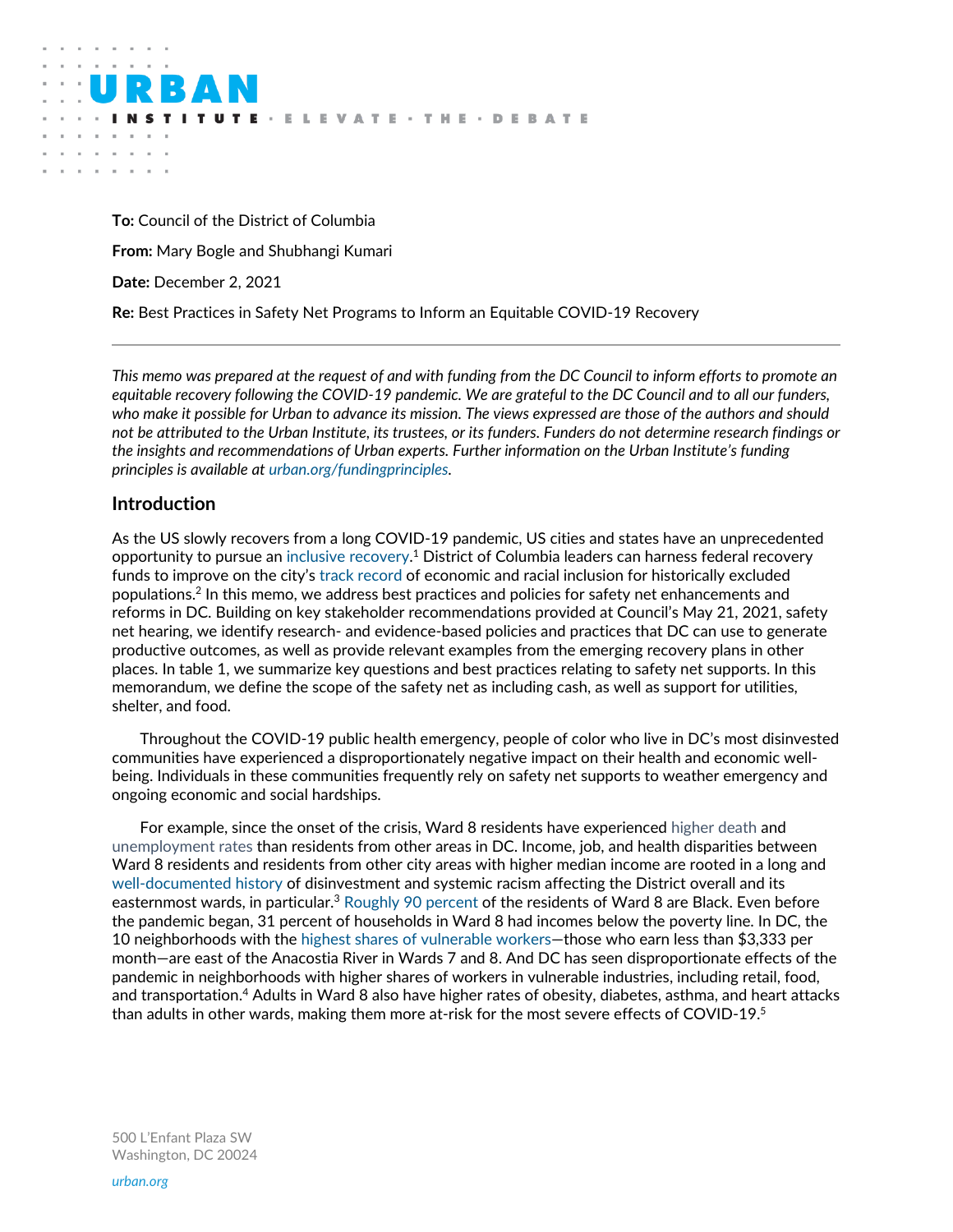The exceptional amount of federal funds flowing to DC for recovery offers city leaders the opportunity to right some of these historic wrongs. The Coronavirus Aid, Relief, and Economic Security Act in March 2020, the Coronavirus Response and Relief Supplemental Appropriations Act in December 2020, and the American Rescue Plan Act (ARPA) in March 2021 provided flexible and targeted recovery aid to state and local governments. Under ARPA alone, DC has been [allocated](https://oca.dc.gov/sites/default/files/dc/sites/oca/publication/attachments/DC_SLFRF%20Annual%20Report%202021%20and%20Project%20Inventory_web.pdf) almost \$3.3 billion in relief funds, of which \$2.3 billion is designated for flexible state and local funds and nearly \$980 million for specific agency use. $^6$  In addition, more than \$2 billion has flowed directly to residents, businesses, hospitals, the Washington Metropolitan Area Transit Authority, and other non–DC government entities in the form of business grants, tax credits, stimulus payments, Supplemental Nutrition Assistance Program (SNAP) benefits, unemployment insurance, and more.

# **Key Questions and Best Practices**

In recognition of the pandemic's disproportionate impact on the city's most marginalized citizens, the DC government moved quickly to extend policies and resources to support individuals and families during the public health and economic crisis, including [prohibition of eviction filings,](https://dcist.com/story/20/08/20/coronavirus-pandemic-eviction-dc-maryland-virginia/) an [emergency rental assistance](https://dhs.dc.gov/service/emergency-rental-assistance-program)  [program,](https://dhs.dc.gov/service/emergency-rental-assistance-program) and supports for [small businesses.](https://coronavirus.dc.gov/recovery-business)<sup>7</sup> These concrete efforts continue with initiatives like Stay DC (staydc.gov), as well as under the \$17.5 billion 2022 city budget, which has notable safety net measures in it, dramatically expanding spending on housing and homeless services while providing direct payments and other aid to low-income residents, including excluded workers.

The research and best practices featured in table 1 are intended to help DC leaders identify additional policies and practices that can take DC safety net programs to the next level of innovation and strategy.

#### TABLE 1

| <b>Summary of Key Questions and Best Practices</b>                                                                                                                                                                                |
|-----------------------------------------------------------------------------------------------------------------------------------------------------------------------------------------------------------------------------------|
| How can DC leaders address the fundamental inequities in safety net programs?<br>Draw on the lived experience and leadership of people who experience poverty                                                                     |
| Change the narrative                                                                                                                                                                                                              |
| Be place conscious about ownership                                                                                                                                                                                                |
| How can DC leaders create a comprehensive strategy for poverty reduction?<br>Integrate services for safety net users across DC departments                                                                                        |
| Track progress for continuous improvement                                                                                                                                                                                         |
| How can DC leaders use recovery funds to stabilize housing for people with low income?<br>Build sustainable models to address and prevent homelessness<br>Attach a range of financial services more directly to rental assistance |
| How can DC leaders use recovery funds to address basic needs?<br>Form or join learning communities focused on direct cash                                                                                                         |
| Coordinate to address debt and boost access to benefits                                                                                                                                                                           |

# *How Can DC Leaders Address the Fundamental Inequity Experienced by Safety Net Users?*

The infusion of new federal relief funding offers DC leaders a unique opportunity to demonstrate how a state entity can address the *[fundamental inequity](https://www.urban.org/urban-wire/poverty-results-structural-barriers-not-personal-choices-safety-net-programs-should-reflect-fact)* of the American safety net.<sup>8</sup> The federal structure of safety net programs like Temporary Assistance for Needy Families (TANF) and SNAP ignore systemic barriers rooted in structural racism that disproportionately affect people of color, especially Black Americans. As will be discussed further, many of the reforms DC leaders have already made to safety net programs like TANF and SNAP are admirable, but these exemplar policy reforms tend to be siloed within the Department of Human Services (DHS), with only limited reach into the critical domains of mental health, workforce development, and housing. Following are best practices for creating holistic and crosssystem approaches to address the systemic racism experienced daily by people of color with low income.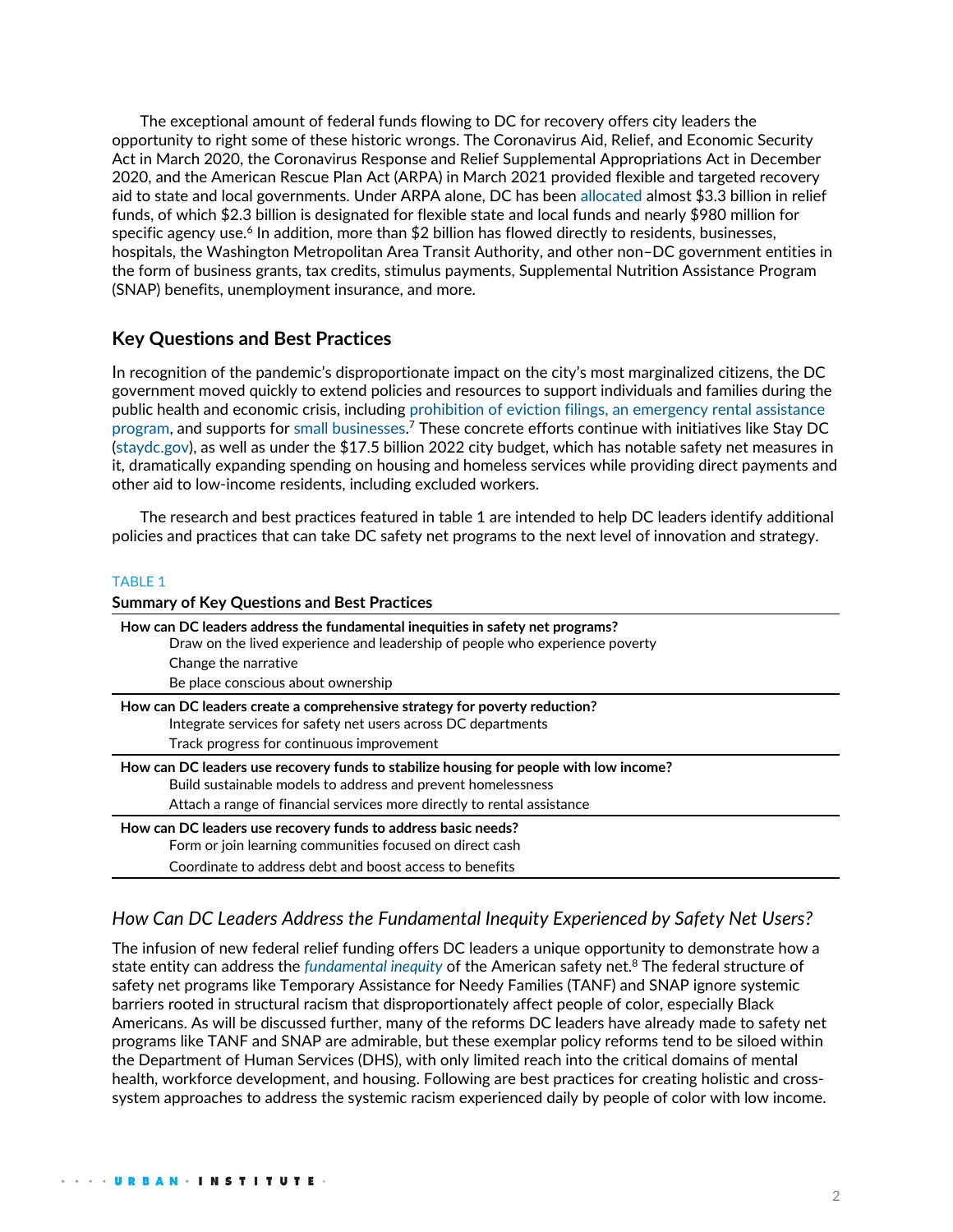### **DRAW ON THE LIVED EXPERIENCE AND LEADERSHIP OF SAFETY NET USERS**

Participants in the May 21, 2021, safety net hearing suggested holding focus groups and listening sessions with advisory neighborhood commissions and the general public to ensure that consumer voice is factored into all recovery strategies. Listening to residents' voices is an excellent step in the right direction; however, it is not enough to restore the time and dignity stripped away from safety net users by over a century of bad policymaking. DC leaders can right these historic wrongs by redefining safety net "clients" as partners who receive seats at tables of power, peer-to-peer worker jobs, roles in evaluation, and adequate compensation for the time they spend shaping and advancing mutual goals. Requiring DC agencies, contractors, and grantees to incorporate paid and permanent roles into their governance and implementation structures should become standard practice for all new funds spent. Resources and examples include the following:

- **Emphasizing power and belonging as key principles for mobility. Urban Institute [case studies](https://www.urban.org/research/publication/boosting-upward-mobility-exemplars)** feature how three key principles defined by the US Partnership on Mobility from Poverty economic success, power and autonomy, and being valued in community—are embedded in six of the most effective programs for advancing social and economic mobility in the country.<sup>9</sup> Numerous examples for how these programs amplify participant voice and leadership are provided.
- **Creating city hall-citizen partnerships.** As DC focuses on building back from the COVID-19 pandemic, direct engagement between city government leaders and marginalized citizens can help ensure that a sustainable and inclusive recovery occurs at the neighborhood level. The Love Your Block initiative of Johns Hopkins University offer[s a blueprint](https://citiesofservice.jhu.edu/resource/love-your-block/) for how to use mini-grants to forge relationships between residents and city government representatives [to reclaim disinvested](https://www.urban.org/research/publication/reclaiming-shared-space-through-city-citizen-collaboration)  [neighborhoods.](https://www.urban.org/research/publication/reclaiming-shared-space-through-city-citizen-collaboration) 10
- <sup>◼</sup> **Including safety net users directly in program assessment and quality control.** A [blog](https://medium.com/local-data-for-equitable-recovery/fostering-resident-led-research-across-all-stages-of-research-537f698764e1) post by Sonia Rodríguez offers guidance and examples for how researchers and program administrators can include program participants directly in program evaluation and continuous improvement work.<sup>11</sup>

### **CHANGE THE NARRATIVE**

DC needs a comprehensive communications strategy for recovery efforts. As discussed in a [paper on](https://www.mobilitypartnership.org/changing-narrative)  [narrative change](https://www.mobilitypartnership.org/changing-narrative) from the US Partnership on Mobility from Poverty, more accurate narratives about poverty and the true nature of upward mobility will lead to more effective policies and greater public support for revenue-raising measures.<sup>12</sup> Because of implicit biases and incomplete curricula, many Americans, across income and cultural groups, fail to acknowledge that the circumstances of people with low income are often rooted in structural and systemic inequities. This problem can be addressed (at least in part) with public awareness campaigns and more in-depth training for DC staff, contractors, and grantees—from frontline service providers to policymakers. These efforts should provide relevant details on the history of systemic racism in DC (e.g., bifurcating infrastructure, asset loss via redlining) and how the policies, practices, and cultural attitudes born of these roots continue to affect residents in need of safety net services today. Best practices include the following:

<sup>◼</sup> **Developing a messaging campaign on poverty and race.** A report from the Frameworks Institute provides issues to consider while engaging support from communications professionals and offers preliminary recommendations for responding to these challenges and opportunities. $^{\rm 13}$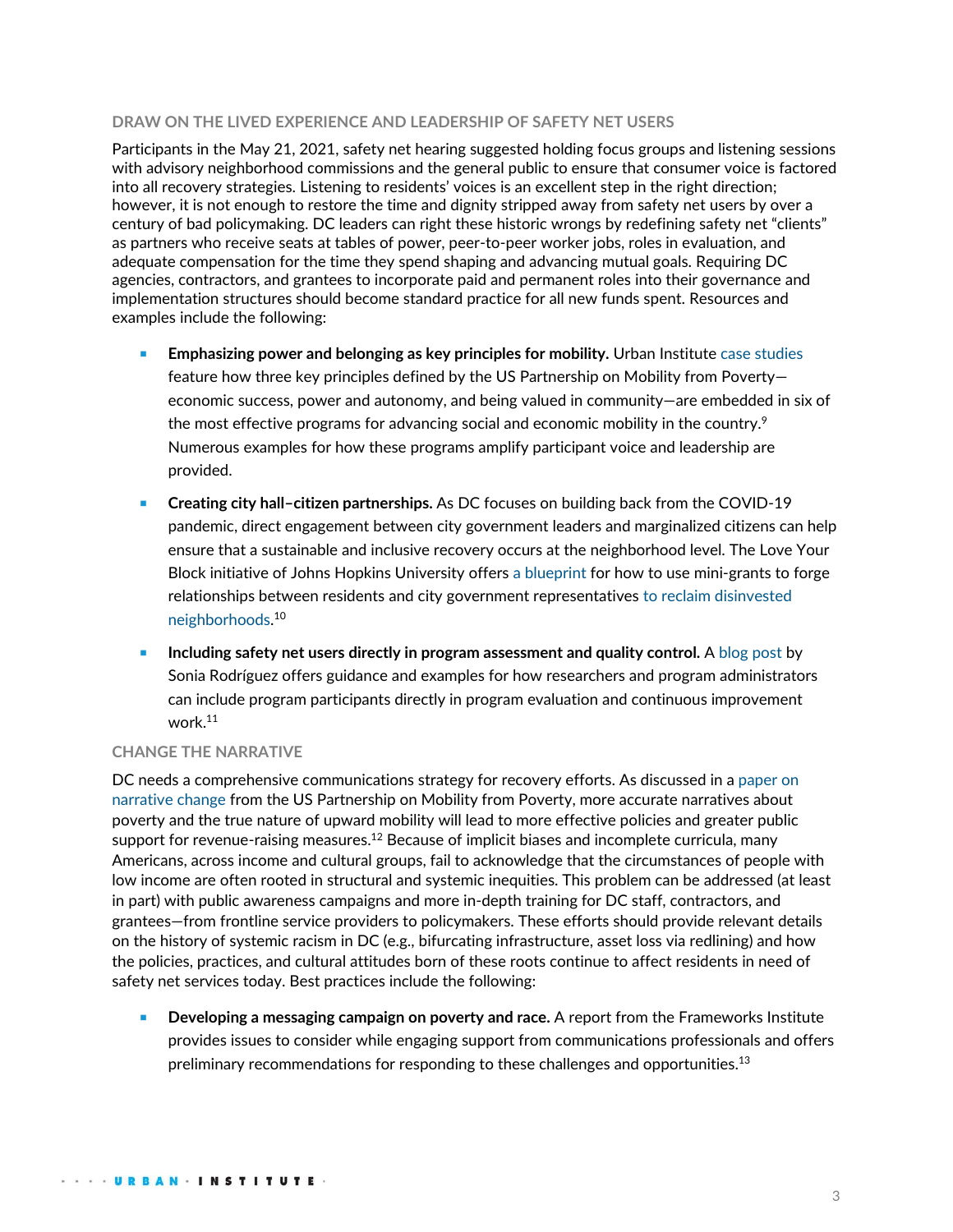- Providing communications toolkits for DC antipoverty programs. Toolkits from the FrameWorks Institute—such as the one on housing—may help DC leaders and administrators as they consider how to approach particular needs in recovery. 14
- **Unifying messaging across platforms and partners.** Many jurisdictions and entities are using tools lik[e the Social Press Kit](https://thesocialpresskit.com/) to get messages out to key stakeholders and beneficiaries about seachanging anti-poverty initiatives like the [child tax credit.](https://thesocialpresskit.com/ctcoutreach) 15

## **BE PLACE CONSCIOUS ABOUT OWNERSHIP**

The 2022 DC budget makes a strong commitment to services for disproportionately affected communities, but great attention should be given to the complex dynamics of communities as these services are implemented.<sup>16</sup> A strong intellectual foundation has been laid for why disadvantage concentrates in places, and therefore the solutions to address it must be concentrated there as well.<sup>17</sup> But most place-based efforts are not designed or implemented at sufficient scale to accomplish the desired change, especially in the face of extractive development practices in cities experiencing rapid gentrification that often exclude longtime residents from enjoying the profits from economic growth in their neighborhoods. Innovative new equitable development models aimed at giving these residents direct ownership in new real estate and land-use projects are worth exploring:

- <sup>◼</sup> **Equity investing in neighborhood real estate investment trusts.** An Urban Institute [paper](https://www.urban.org/research/publication/new-models-community-shareholding) highlights five examples of community equity investment in cities across several US states.<sup>18</sup> The paper concludes with a discussion on how to implement a community equity investment model.
- **Community equity endowments.** Another paper articulates a new approach for equitable development: supporting underresourced neighborhoods through a vehicle for community benefit from profits derived from local real estate development.<sup>19</sup>

# *How Can DC Leaders Use Recovery Funding to Create a More Coordinated Strategy for Poverty Reduction?*

One of the core findings of the [2017 DC Health Systems Plan](https://dchealth.dc.gov/sites/default/files/dc/sites/doh/publication/attachments/DC%20Health%20Systems%20Plan%202017_0.pdf)<sup>20</sup> is that health care services in DC are often fragmented and uncoordinated. Most DC service participants and providers can attest to how poor information flow, referral practices, and barriers across DC agencies frequently confound attempts by safety net users to journey from crisis to stability to upward mobility. Though strong systems integration efforts exist within some departments (e.g., DHS), efforts to move families out of poverty permanently are often thwarted by persistent weaknesses in other areas (e.g., unemployment and workforce development). Though the May 21, 2021, safety net hearing policy recommendations and expenditures described in the 2022 city budget detail excellent program-by-program approaches to recovery, these documents lack a holistic vision for cross-program coordination to promote a recovery for safety net users that will be seamless and sustainable beyond 2024 when all funds must be obligated.

### **INTEGRATE SERVICES FOR SAFETY NET USERS ACROSS DC DEPARTMENTS**

Council or mayoral leadership can bring DC program administrators and policymakers together—across basic needs (DHS), housing (District of Columbia Housing Authority, Department of Housing and Community Development, and Office of Tenant Advocate), health (Department of Health and Department of Health Care Finance), mental health (Department of Behavioral Health), and workforce (Department of Employment Services) functions—to improve interagency coordination aimed at poverty reduction and greater equity for DC residents with low income. Resources and examples include the following:

**Engaging in cross-agency poverty reduction planning.** In 2020, Washington State's Departments of Commerce, Employment Security, and Social and Health Services convened a Poverty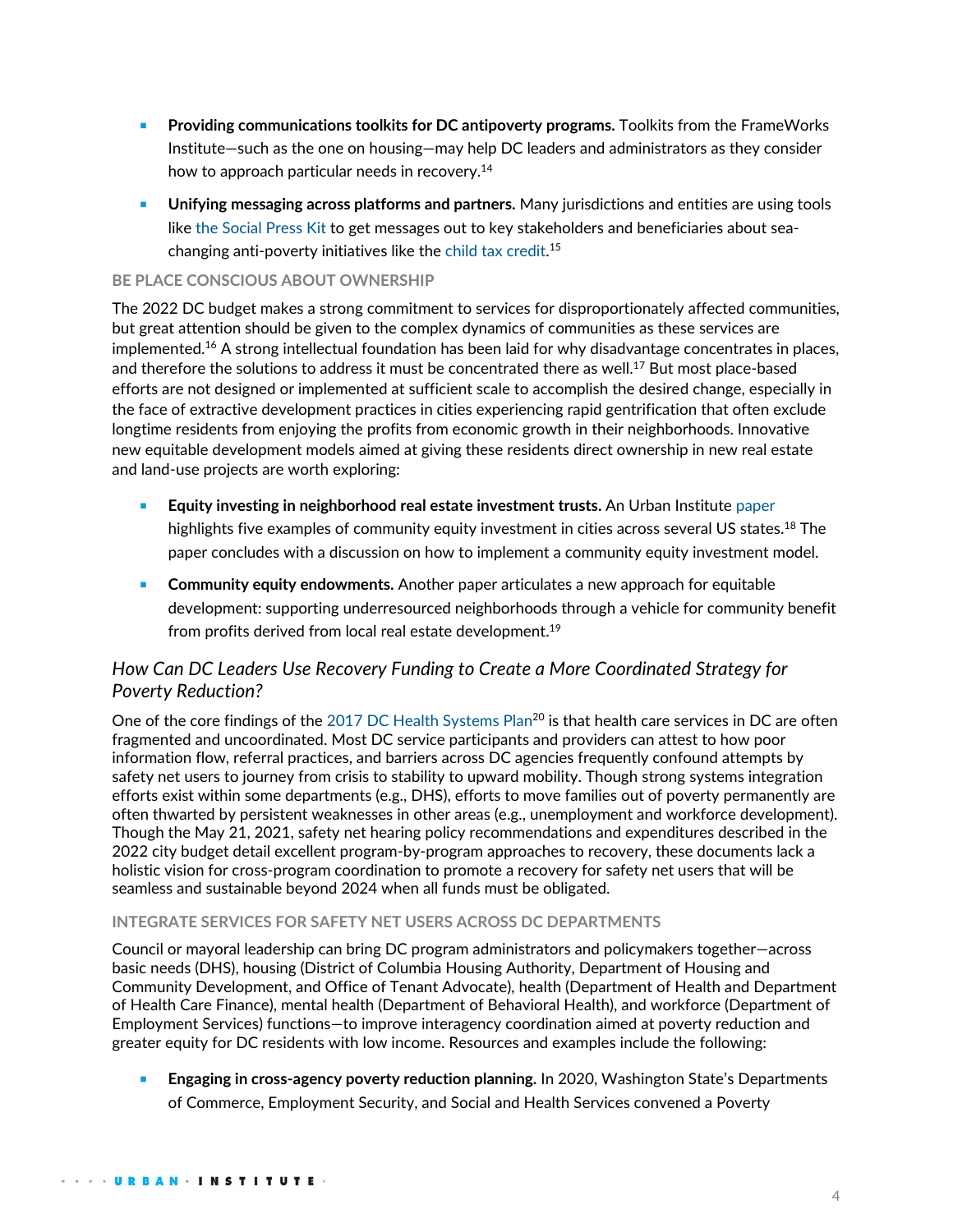Reduction Work Group, which developed a [10-year plan for reducing poverty and inequality in](https://dismantlepovertyinwa.com/wp-content/uploads/2020/02/2020_Jan_21_PRWG_10_year_plan_COORDINATING_DRAFT.pdf)  [Washington State.](https://dismantlepovertyinwa.com/wp-content/uploads/2020/02/2020_Jan_21_PRWG_10_year_plan_COORDINATING_DRAFT.pdf)<sup>21</sup> Through the initiative and its eight strategies and recommendations for reducing poverty in the state, Washington has adopted the principles and strategies that support stronger outcomes. The plan was adopted at the gubernatorial level in early 2021. To ease the difficult transition from pandemic emergency response to pandemic recovery response, the City of San José, California, has developed a [road](https://www.sanjoseca.gov/home/showpublisheddocument/76744/637660904762700000) map designed to integrate departmental efforts across critical work streams and policy reforms.<sup>22</sup>

- <sup>◼</sup> **Redesigning safety net programs to take into account whole family needs.** DC DHS is already considered a field leader in reframing the DC TANF program in ways that support the healthy development of children while simultaneously supporting parental choices and economic mobility. A [case study from Ascend at the Aspen Institute](https://ascend-resources.aspeninstitute.org/resources/two-generation-approach-to-leveraging-tanf-dc-as-a-case-study-for-policymakers/) $^{23}$  provides a comprehensive look at how, in the words of DC Councilmember Brianne Nadeau, "The . . . [DC DHS] 2Gen TANF approach is anchored in building a system of care that is responsive to the needs of families." The DHS vision for services integration should be replicated across all agencies that touch the lives of safety net users.
- <sup>◼</sup> **Addressing the cliff effect.** One safety net design flaw that traps millions of Americans (of all races and ethnicities) in poverty is the "[cliff effect,](https://ascend.aspeninstitute.org/reducing-the-cliff-effect-to-support-working-families/?_ga=2.128248524.1748220350.1620225380-1700535109.1620225380)" which occurs when a family's income increases above a program's eligibility requirements, but new wages are often less than the benefits the family loses when a member takes a low-paying job.<sup>24</sup> Maine, Colorado, and DC (via DHS) are working with the Atlanta Federal Reserve to customize the [Career Ladder Identifier and Financial](https://www.atlantafed.org/economic-mobility-and-resilience/advancing-careers-for-low-income-families/cliff-tool)  [Forecaster \(CLIFF\)](https://www.atlantafed.org/economic-mobility-and-resilience/advancing-careers-for-low-income-families/cliff-tool)<sup>25</sup> tool so that each state's particular rules and regulations are accounted for. Tools like CLIFF can bring policymakers, service navigators, and users to plan service integration measures and other cross-agency and legislative reforms to knock down hurdles that often impede economic mobility.

### **TRACK PROGRESS FOR CONTINUOUS IMPROVEMENT**

Creating the conditions that promote stability and boost mobility for long-marginalized groups demands political will and sustained commitment to action. Metrics can play a critical role in both motivating and shaping local action. Metrics help local leaders (1) raise the visibility of critical barriers to mobility from poverty, (2) bring key stakeholders to a common table, (3) help people with widely differing perspectives agree on objective data, (4) enable local leaders to set priorities for policy change and investment, and (5) support accountability across sectors and actors. To overcome the fundamental inequity of the American safety net, metrics must be sensitively calibrated to reflect systemic and community-level conditions rather than simply to focus on the characteristics or circumstances of individual residents. In addition, metrics can be used to (1) segment population groups, (2) benchmark each group's minimum quality of life threshold (i.e., resources vis-à-vis acceptable cost of living), and (3) concretely define an aligned set of targets—across agencies—that meet that threshold for all consumers with low income. Best practices and examples include the following:

■ **Using metrics that measure mobility from poverty.** The Urban Institute report *Boosting Upward Mobility: Metrics to Inform Local Action*<sup>26</sup> offers metrics that strong evidence shows have predictive relationships to mobility and that can be influenced by local and state policies and programs. These metrics can help communities establish priorities, set targets, catalyze action, change policies and practices, and monitor their progress.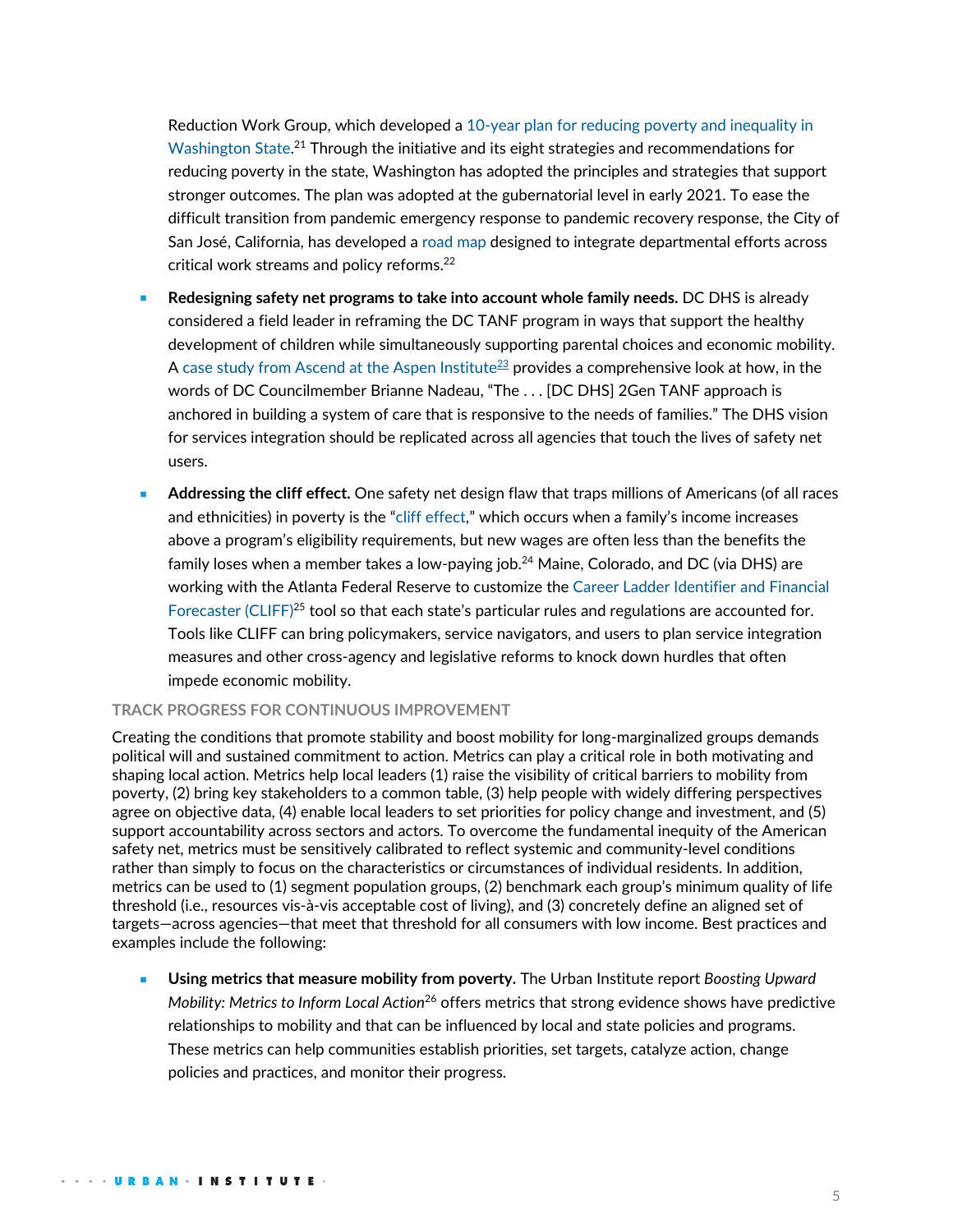- <sup>◼</sup> **Reducing racial and ethnic inequities.** Washington, DC (via the Executive Office of the Mayor and the Office of Planning) is [one of eight places](https://www.urban.org/urban-institute-selects-eight-counties-join-upward-mobility-cohort) recently selected through a competitive process to join Urban's new Upward Mobility Cohort and receive a \$125,000 grant and 18 months of technical assistance from Urban.<sup>27</sup> Each team is charged with working to reduce racial and ethnic inequities and support upward mobility from poverty using mobility metrics to gauge progress in their communities. Efforts could be made to apply mobility metrics to new recovery programs.
- Using data in program design and tracking. The San José [road](https://www.sanjoseca.gov/home/showpublisheddocument/76744/637660904762700000) map for recovery prioritizes services to safety net users and emphasizes the use of data and evidence in program design and tracking.<sup>28</sup>

# *How Can DC Leaders Use Recovery Relief to Stabilize Housing for Residents with Low Income?*

Based on pre-COVID-19 earnings, more than one-third of DC area households with people working in COVID-19-affected industries were burdened by housing cost, meaning the household spent 30 percent or more of its income on rent. Another 15 percent were severely burdened by housing cost, meaning the expenditure on rent was 50 percent of income or more. If all the COVID-19-affected income were lost, this [share of those burdened by housing cost could be up to 61 percent.](https://greaterdc.urban.org/blog/who-most-affected-economic-downturn-dc-region)<sup>29</sup> Although income loss on this scale did not happen, this statistic points to the potential vulnerability of workers in particular industries to economic shocks. DC is a [renter-majority city,](https://www.brookings.edu/research/what-will-it-cost-to-save-washington-d-c-s-renters-from-covid-19-eviction/) with low-income, Black, or Latinx $^4$  households being more likely to rent and to have very little savings before the crisis, making them even more vulnerable to the effects of unemployment.<sup>30</sup> Black, Latinx, and low-income workers are also more likely to have housing cost burdens than white, non-Latinx workers in the same COVID-19-affected industries. This factor is reflected in DC's cost-burdened residents being concentrated in Wards 7 and  $8.\overline{31}$  The situation is even direr for renters with children, including half of DC's children. Throughout the pandemic, about [half of the](https://www.wearedcaction.org/blog/policy-snapshot-housing-insecurity-eviction-pandemic)  [Black families](https://www.wearedcaction.org/blog/policy-snapshot-housing-insecurity-eviction-pandemic) with children said they have little to no confidence in paying next month's rent compared with 7 percent of their white counterparts.<sup>32</sup>

The May 21, 2021, safety net hearing provided many high-quality policy recommendations for how to use relief funds to stabilize DC renters in danger of eviction, homelessness, or both. Recommendations emphasize an eviction and utility shutoff moratorium,<sup>33</sup> as well as making programs such as Stay DC more inclusive, immune to unlawful rent increases, accessible, and widely advertised. To ensure that those who are most at-risk receive resources, the recommendations include prioritizing Black, Latinx, Indigenous, and immigrant communities and those who are young, pregnant, or have young children. However, most of the policies and practices recommended are short term and will run out in 2024 when relief funding expires. The following resources and examples are aimed at housing stability and homelessness prevention (for more recommendations on housing relief, see Urban's memorandum titled "Best Practices in Housing, Transportation, and Infrastructure to Inform an Equitable COVID-19 Recovery").

#### **BUILD SUSTAINABLE MODELS TO ADDRESS AND PREVENT HOMELESSNESS**

The May 21, 2021, safety net hearing recommendations include extending hotel programs initiated under public health emergency and long-term or permanent shelter rehabilitation, housing vouchers, and subsidies. Social housing is recommended as an alternative model for affordable housing. The following examples may help DC leaders build an emphasis on sustainability into these efforts:

<sup>◼</sup> **Converting unused space into multifamily housing for people who are homeless or at risk of homelessness.** California passe[d legislation](https://leginfo.legislature.ca.gov/faces/billTextClient.xhtml?bill_id=202120220AB128) to spend \$1.2 billion for local assistance, allocating the

 $1$  This memo uses the term Latinx to describe people of Latin American origin or descent. The authors use this term because it helps us provide a more consistent and gender-neutral identifier that respects the diversity of this population.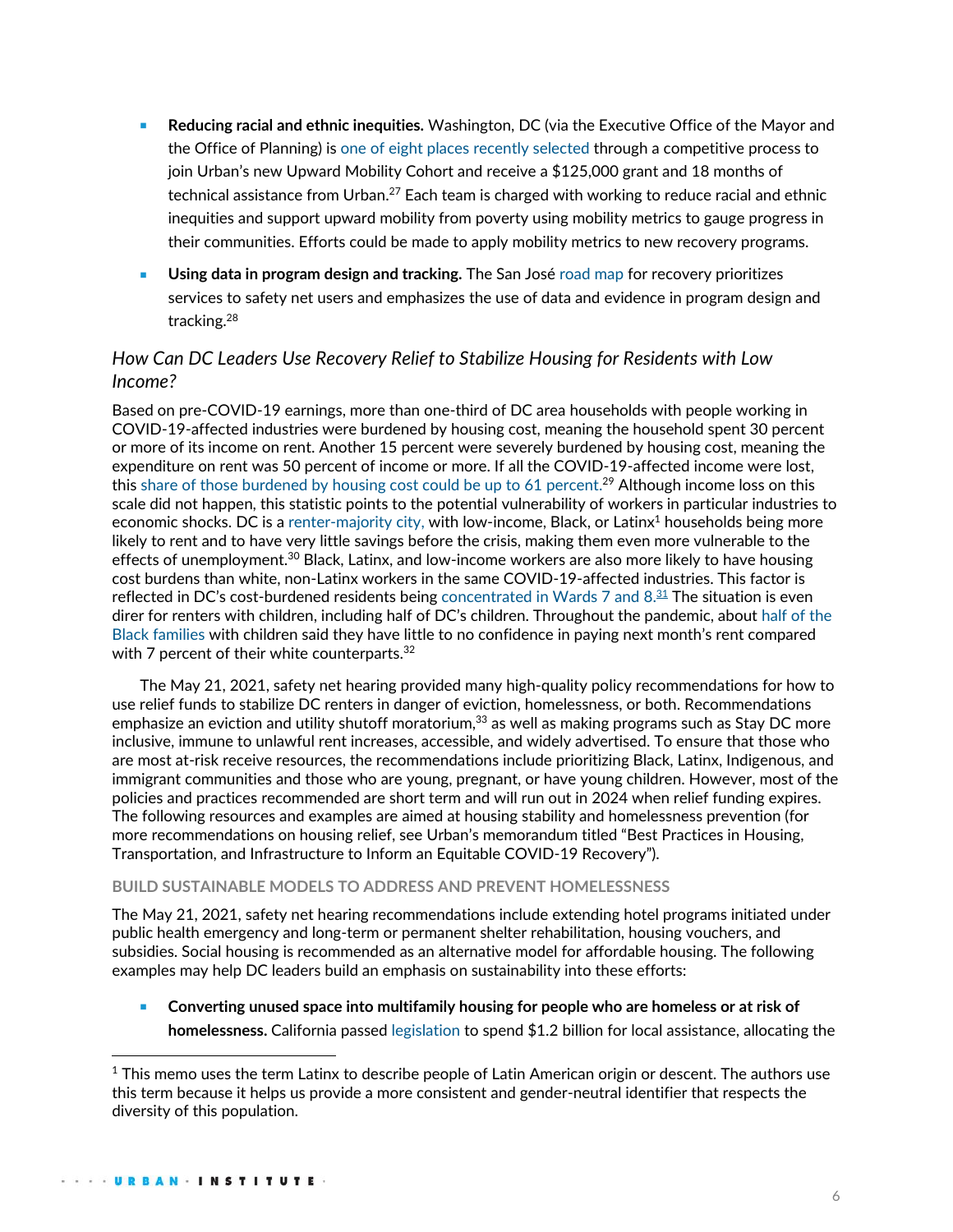funds to the Department of Housing and Community Development for disbursal via their Multifamily Housing Program.<sup>34</sup> These funds will be used for the acquisition, conversion, rehabilitation, and operating subsidies of hotels, motels, and other properties to provide housing for individuals and families who are experiencing homelessness or who are at risk of homelessness. Funds will also be used to administer the program.

- <sup>◼</sup> **Organizing to combine financial relief with housing relief.** The [Destination: Home project](https://destinationhomesv.org/documents/2021/02/covid-19-financial-rental-relief.pdf/)—a [partnership](https://destinationhomesv.org/covid-19/assistance/) led by Sacred Heart Community Service, Santa Clara County Homelessness Prevention Services, and over 40 grassroots providers, including diverse and deeply embedded organizations lik[e Latinas Contra Cancer](https://www.urban.org/features/out-pandemic-better-approach-homelessness)—is an effort to combine rental assistance with direct financial assistance and other coordinating support to reach residents most in danger of eviction and homelessness, 94 percent of whom are people of color.<sup>35</sup> The inclusion of organizations like Latinas Contra Cancer, which are deeply trusted by target subpopulations, is key to reaching families who need financial assistance and counseling but shy away from exposing their financial lives to entities they do not know.
- <sup>◼</sup> **Continuing and expanding the DC Flex Program.** DC Flex, a program of DC DHS, is [a national](https://thelabprojects.dc.gov/blog-dcflex)  [exemplar](https://thelabprojects.dc.gov/blog-dcflex) on how to use flexible rent subsidies as a tool to help families who are currently housed but who remain one shock away from homelessness.<sup>36</sup> A flexible subsidy allows families to decide how much of the subsidy to spend each month, up to their total rent, which helps workers who have unpredictable income (e.g., Uber) to stabilize their housing during lean months.

## **ATTACH A RANGE OF FINANCIAL SERVICES MORE DIRECTLY TO RENTAL ASSISTANCE**

The safety net hearing recommendations call for targeting resources to neighborhoods with the greatest needs and ensuring that sufficient housing navigation services are attached to rental assistance, especially for individuals who are least likely to attain housing independently and need help in the leasing process, including incarcerated individuals and residents with disabilities. The recommendations also call for providing broadband and technological resources to make programs accessible. Although these recommendations are excellent, they do not go far enough in addressing the role of debt burden and poor credit in causing housing instability for residents with low income. Renters often prioritize spending income on rental payments while accumulating debt burden and postponing other critical household needs, like adult vision and dental care.

■ The city of Tulsa has won a planning grant from the Cities for Financial Empowerment Fund to integrate financial counseling with municipally led rental assistance during recovery. The city is integrating this effort with its centrally established Tulsa Financial Empowerment Center to ensure that a range of services (from tax preparation to credit repair) is easily findable and available at no cost to Tulsans in need.

# *How Can DC Leaders Address the Basic Needs of Residents with Low Income?*

The 2022 DC budget includes significant direct payments to low-income residents, many of which focus on getting direct cash and food into the hands of residents. The Council also moved to [expand the city](https://dcist.com/story/21/07/22/new-dc-tax-measure-could-help-eradicate-poverty/)'s [earned income tax credit](https://dcist.com/story/21/07/22/new-dc-tax-measure-could-help-eradicate-poverty/) to pay the refund in [monthly installments of up to \\$500](https://twitter.com/charlesallen/status/1425182994281676800) to DC workers with low wages, akin to a basic minimum income.<sup>37</sup> Also, undocumented residents and other excluded workers who did not receive federal stimulus payments will be eligible for a new \$41 million round of payments from the DC Cares fund.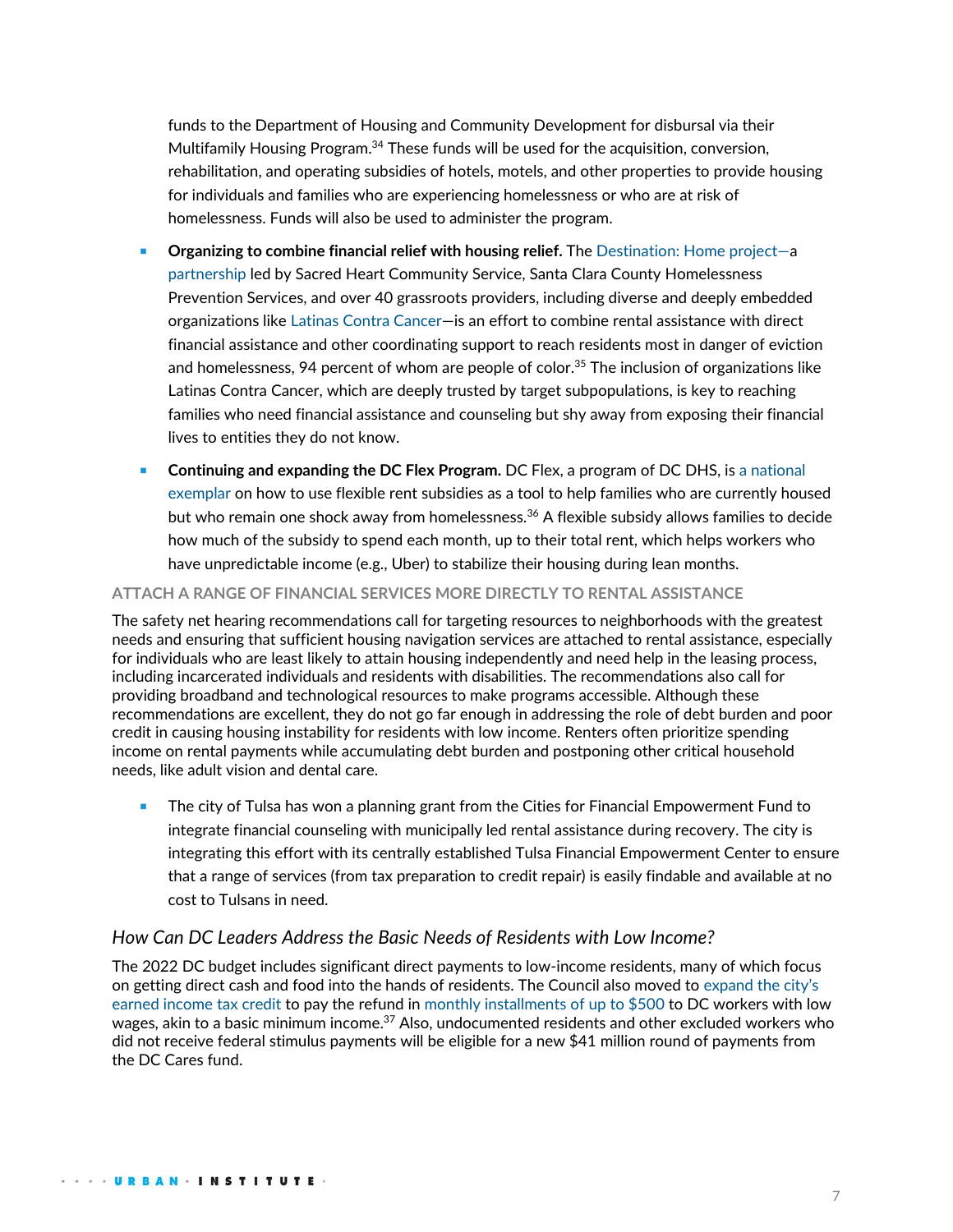Even before the pandemic, DC had established itself as a field leader in the area of safety net reform. In 2015, DC passed legislation that reformed TANF policies, including eliminating the time limit for families receiving TANF assistance, increasing benefits, and reducing sanctions that decrease families' cash benefits. And as mentioned, the DHS—which administers the majority of DC's safety net programs—is nationally recognized for its work in "2Gen." The DHS [Gen2Gen DC](https://dhs.dc.gov/service/gen2gen-dc-formerly-families-first) programs are designed to provide supportive services to whole families in meeting each member's personal, employment, educational, and housing goals.<sup>38</sup> Programs under Gen2Gen DC (formerly known as Families First) include special partnerships with local congregations, as well as services tailored to meet the particular needs of fathers, grandfamilies, and DC residents who are exiting the DC Jail or the Federal Bureau of Prisons.

These policy and practice reforms already position DC as one of the most innovative jurisdictions in the country for safety reform; however, their impact will be dulled, poorly understood, or masked unless more emphasis is placed on creating a participant-centered set of research questions and continuous improvement learning agenda to explore how all of these supports are used and experienced, *as a whole,*  by families and individuals. The following best practices may help DC leaders create a holistic vision and learning agenda, as well as demonstrate for the rest of the country how reforms based on equity, choice, and a seamless systems experience for users could transform the American safety net.

#### **FORM OR JOIN LEARNING COMMUNITIES FOCUSED ON DIRECT CASH**

Across the nation, cash transfer pilots like the well-known [Stockton](https://www.npr.org/2021/03/04/973653719/california-program-giving-500-no-strings-attached-stipends-pays-off-study-finds#:~:text=Ethics-,Stockton) experiment[, Magnolia Mother](https://springboardto.org/magnolia-mothers-trust/)'s Trust, an[d other efforts](https://www.nlc.org/resource/universal-basic-income-whos-piloting-it/) were beginning to proliferate even before the start of the pandemic.<sup>39</sup> Over 30 privately funded pilots, such as DC's [THRIVE East of the River](https://bbardc.org/thrive/) project,<sup>40</sup> began during the pandemic and, under ARPA funds, 19 more guaranteed-income experiments—plus several dozen other innovative pilots that leverage cash transfer in various ways—are being implemented.

Because DC is already fielding many cash transfer pilots, the city is well positioned to become a national exemplar for the [exploration of cash-based social policy,](https://greaterdc.urban.org/blog/insights-dc-cash-relief-program-can-inform-discussions-about-federal-cash-based-policies) including reparations efforts.<sup>41</sup> In addition to the extraordinary expansion of the local earned income tax credit, the new round of DC Cares funding, and [THRIVE,](https://greaterdc.urban.org/thrive-providing-cash-relief-dc-residents-hit-hardest-pandemic)<sup>42</sup> DC actors have many other notable direct cash efforts in the works. Examples include the Career MAP demonstration of the DC DHS; a replication of Vancouver'[s very successful cash](https://www.vox.com/future-perfect/21528569/homeless-poverty-cash-transfer-canada-new-leaf-project)  [transfer program for the homeless](https://www.vox.com/future-perfect/21528569/homeless-poverty-cash-transfer-canada-new-leaf-project)<sup>43</sup> being explored by Capital Area Asset Builders, the ongoing cash transfer work of LIFT-DC, and the Martha's Table initiative to make cash transfer a normative component of services to their early childhood and other program clients. Although all these efforts are worthy of individual study—and many of them are already involved in external evaluation (e.g., [THRIVE\)](https://greaterdc.urban.org/thrive-providing-cash-relief-dc-residents-hit-hardest-pandemic)—what they lack is a way to coordinate, learn from one another, and contribute valuable insights into the robust national conversation already under way about cash transfer and its benefits. In addition to considering the role of cash transfer in the context of a larger strategic services integration effort, as recommended in the first section of this memorandum, the following efforts could help DC establish a more holistic and nationally recognizable field-building role on this important topic:

- Providing resources to support a local or regional cash community of practice (CoP) and joining **national learning conversations.** Communities of practice connect people with common goals and interests to share resources, strategies, innovations, and support. CoP participation is an excellent way to stoke innovation and gain resource-attracting visibility for promising efforts. In addition, DC experiments of every type could be better represented in existing forums like [Mayors for a](https://www.mayorsforagi.org/)  [Guaranteed Income](https://www.mayorsforagi.org/) and the nationa[l Guaranteed Income CoP.](https://gicp.info/)<sup>44</sup> The Greater Washington Community Foundation, which has played a [large role](https://www.urban.org/research/publication/direct-cash-transfer-vehicle-speed-inclusivity-and-equity) in organizing and disseminating DC Cares funding, might be a good coordinating platform for such efforts.<sup>45</sup>
- <sup>◼</sup> **Considering the funding and evaluation of pilots focused on special populations.** How cash transfers can advance equitable outcomes for marginalized subpopulations is not yet well understood. In addition to the Capital Area Asset Builders experiment focused on cash transfers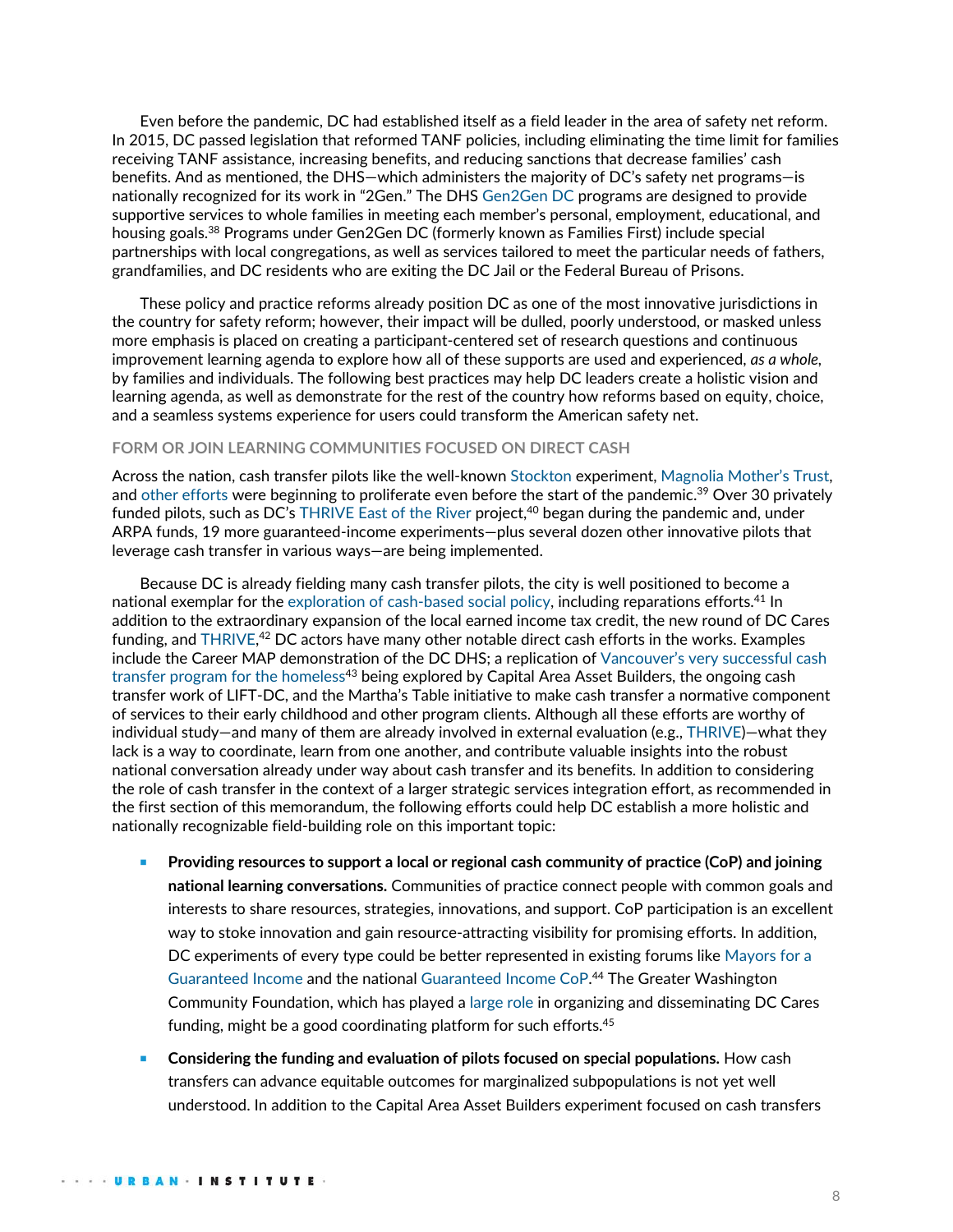for the homeless, DC might consider systematically funding and evaluating small pilots focused on people with fixed incomes or structural barriers to mobility, like the elderly and Black [women](https://pittsburgh.cbslocal.com/2021/09/08/pittsburgh-city-council-guaranteed-basic-income-pilot/)–led [households,](https://pittsburgh.cbslocal.com/2021/09/08/pittsburgh-city-council-guaranteed-basic-income-pilot/) as well as Black and Brown workers who often bear the brunt of exclusion from mainstream employment and access to benefits, such as [returning citizens,](https://www.mdrc.org/project/returning-citizens-stimulus-study#overview) domestic workers, [tipped workers,](https://onefairwage.site/wp-content/uploads/2020/11/OFW_LockedOut_NY_2.pdf) and sex workers.<sup>46</sup> In addition, pilots that combine cash transfer with upskilling and city-led neighborhood improvement projects—such as the Neighborhood Improvement Corps featured in Buffalo'[s ARPA plan](https://www.buffalony.gov/DocumentCenter/View/9204/DOC082521-08252021122846)<sup>47</sup>—are worthy of consideration for their value in exploring how meaningful cash transfer can be used as a stabilizing mechanism on the path to greater economic mobility. Buffalo is also starting up an intriguing pilot focused on creating a community garden land trust and supporting nutritional food preparation programming, food delivery, and wellness education. An ARPA allocation of \$1.5 million has been set aside to purchase existing community gardens that have a track record of consistent maintenance, as well as to purchase programmatic supports like electric vehicle for nonprofits, organizations, and community centers that make deliveries to food-insecure citizens. This innovative concept may pair well with the Nourish DC/Good Food Fund and Green Infrastructure Maintenance programs featured in the 2022 budget.

#### **COORDINATE TO ADDRESS DEBT AND BOOST ACCESS TO BENEFITS**

As noted in the first section of this memo, DC is not lacking for innovative single-effort approaches to poverty reduction. Missing are mechanisms for coordinating across various programs and systems in an effort to maximize the combined fruits of these efforts for whole families and extended households. Save for the notable 2Gen and TANF reform work going on within the DC DHS, poor communication with consumers and systems fragmentation are serious and well-known impediments to addressing the needs of people of color with low income who reside in DC.

Resources and examples include the following:

- <sup>◼</sup> **Maximizing access to cash benefits and tax credits.** Millions of dollars due to low-income DC residents are left on the federal table each year because of poor marketing, outreach, and technical assistance to potential beneficiaries. In response, the Tulsa Community Foundation—in partnership with local funders and the city of Tulsa—has pulled together a one-stop shop for maximizing federal cash called [Tulsa Responds.](https://www.tulsaresponds.org/) $^{48}$  The program provides multilingual service navigators who work with trusted providers and communications firms to reach out to citizens and undocumented people who need one-on-one help to understand and apply for supports like the expanded child tax credit, earned income tax credit, federal pandemic relief funds, and applications for public benefits like SNAP and TANF.
- <sup>◼</sup> **Promoting a "no wrong door" approach to financial counseling and debt reduction.** A more centralized approach to reaching and serving indebted DC residents could provide a substantial support for an equitable recovery. Relieving personal debt burden may be among the most significant challenges facing safety net users as the US emerges from the COVID-19 pandemic. Roughly half of nonretired adults say [the economic consequences](https://www.pewresearch.org/social-trends/2021/03/05/a-year-into-the-pandemic-long-term-financial-impact-weighs-heavily-on-many-americans/) of the coronavirus outbreak will make it harder for them to achieve their financial goals.<sup>49</sup> However, a quick search of financial counseling and credit repair services available to DC residents produces a bewildering array of mostly private (for-fee) services, as well as a few nonprofit financial counseling organizations, almost all of which offer access to services via impersonal online tools (e.g., the [Financially Fit](https://dmoi.dc.gov/page/financially-fit-dc)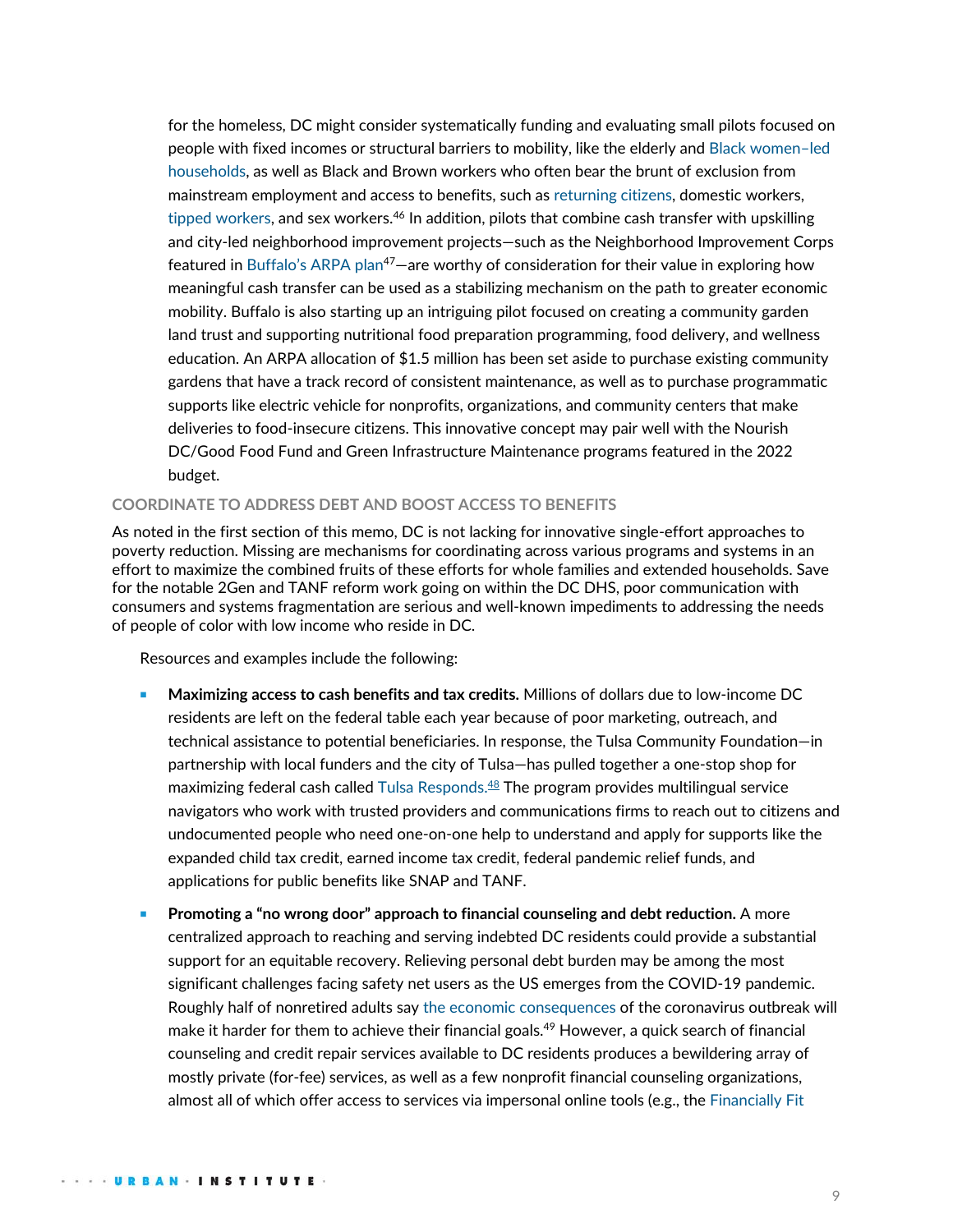initiatives on dc.gov). Such tools are often inaccessible to digitally marginalized populations, such as safety net users and older adults. And although the DC Department of Insurance, Securities and Banking recently contracted with the United Planning Organization for an in-perso[n Financial](https://disb.dc.gov/page/financial-navigators-program)  [Navigators Program](https://disb.dc.gov/page/financial-navigators-program)<sup>50</sup> capable of providing comprehensive and hands-on financial counseling services, this effort is still somewhat hard to find and poorly distinguished from disparate (and hard to find) financial navigator programs and referrals offered by the Capital Area Asset Builders, the family support collaboratives, other DC departments, and a wide array of small nonprofit organizations. Once again, Tulsa's efforts to integrate and maximize efficient use of financial services and supports for residents with low income are worthy of examination. All of these efforts—including the effort to integrate financial counseling with municipally led rental assistance profiled earlier—are coordinated through a single [Financial Empowerment Center](https://www.cityoftulsa.org/government/resilient-tulsa/financial-empowerment/) overseen by Tulsa's deputy mayor for resilience and equity.<sup>51</sup> In addition, Tulsa Responds, the benefitsboosting effort profiled above, is a frequent subcontractor to the Financial Empowerment Center, which creates a smart and substantial link for services integration. Although the services available to citizens struggling with debt burden are not different from those provided under the Department of Insurance, Securities and Banking's Office of Financial Empowerment and Education,<sup>52</sup> what is distinct is the role city leadership plays in ensuring that grassroots outreach is sufficient for no-wrong-door access to in-person service for residents with low income.

All in all, DC leaders need a better conceptual map for the often-fraught journey from crisis to stability and upward mobility, much less on to wealth building, that DC safety net users frequently attempt but often fail to achieve because of the many systemic barriers that thwart their forward movement. Testing out the recommendations in this memo and other good ideas—especially bottom-up approaches to maximizing the household budgets of individual safety net users—through rapid [plan-do-study-act cycles,](https://asq.org/quality-resources/pdca-cycle)<sup>53</sup> could produce more seamless systems coordination for the city and better outcomes for DC citizens.

### **Resources**

"COVID-19 Surveillance," DC.gov, accessed March 1, 2022, [https://coronavirus.dc.gov/data.](https://coronavirus.dc.gov/data)

"D.C. Labor Market Indicators: January 2015–August 2021," District of Columbia Department of Employment Services, accessed March 1, 2022,

[https://does.dc.gov/sites/default/files/dc/sites/does/page\\_content/attachments/DC%20Labor%20Marke](https://does.dc.gov/sites/default/files/dc/sites/does/page_content/attachments/DC%20Labor%20Market%20Indicators_August2021.pdf) [t%20Indicators\\_August2021.pdf.](https://does.dc.gov/sites/default/files/dc/sites/does/page_content/attachments/DC%20Labor%20Market%20Indicators_August2021.pdf) 

"Obesity," District of Columbia Department of Health, accessed March 1, 2022, [https://dchealth.dc.gov/service/obesity-overview.](https://dchealth.dc.gov/service/obesity-overview)

### **Notes**

<sup>1</sup> [Erika C. Poethig,](https://www.urban.org/author/erika-c-poethig) Solomon Greene, Christina Plerhoples Stacy, Tanaya Srini, and Brady Meixell, *Inclusive Recovery in US Cities* (Washington, DC, Urban Institute, 2018).

 $^2$  "Washington, DC," City Fact Sheet, Urban Institute, accessed on November 5, 2021. [https://apps.urban.org/features/inclusion/index.html?city=washington\\_DC.](https://apps.urban.org/features/inclusion/index.html?city=washington_DC)

<sup>3</sup> Aaron Brink-Johnson and Judy Lubin, "Structural Racism in Washington, DC: Facts, Figures and Opportunities for Advancing Racial Equity," Center for Urban and Racial Equity, 2020, [https://urbanandracialequity.org/wp](https://urbanandracialequity.org/wp-content/uploads/2020/08/Structural-Racism-in-Washington-DC-1.pdf)[content/uploads/2020/08/Structural-Racism-in-Washington-DC-1.pdf.](https://urbanandracialequity.org/wp-content/uploads/2020/08/Structural-Racism-in-Washington-DC-1.pdf)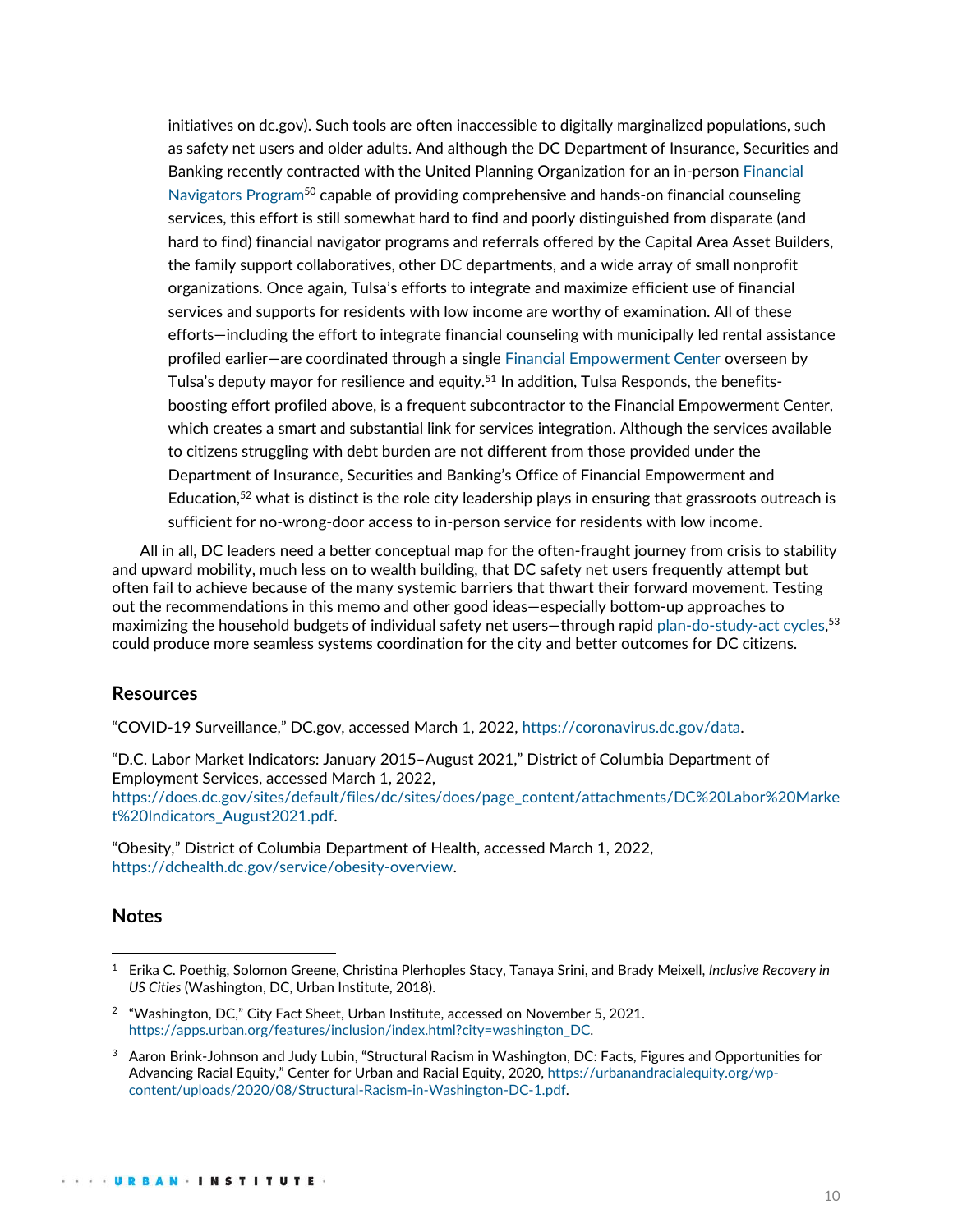- <sup>4</sup> Yipeng Su, "The Pandemic's Disparate Effects on DC Workers and Neighborhoods," Greater DC, Urban Institute, April 24, 2020.
- <sup>5</sup> Ward 8 Indicators, DC Health Matters, accessed on November 5, 2021. [https://www.dchealthmatters.org/?module=indicators&controller=index&action=indicatorsearch&doSearch=1&sho](https://www.dchealthmatters.org/?module=indicators&controller=index&action=indicatorsearch&doSearch=1&showComparisons=1&l=131495) [wComparisons=1&l=131495.](https://www.dchealthmatters.org/?module=indicators&controller=index&action=indicatorsearch&doSearch=1&showComparisons=1&l=131495)
- <sup>6</sup> *Recovery Plan Performance Report District of Columbia: State and Local Fiscal Recovery Funds 2021 Report* (Washington, DC: Government of the District of Columbia, 2021).
- <sup>7</sup> Ally Schweitzer, "What's the Status of Pandemic Eviction Protections in D.C., Maryland and Virginia?" DCist Daily, August 20, 2020; "Recovery for Businesses," DC Government, https://coronavirus.dc.gov/page/recoverybusinesses.
- 8 Heather Hahn and Margaret Simms, "Poverty Results from Structural Barriers, Not Personal Choices. Safety Net Programs Should Reflect That Fact," *Urban Wire* (blog), Urban Institute, February 16, 2021.
- <sup>9</sup> [Mary Bogle,](https://www.urban.org/author/mary-bogle) Martha Fedorowicz, Keith Fudge, Kriti Ramakrishnan, and Laura Sullivan, *Boosting Upward Mobility: Exemplars* (Washington, DC: Urban Institute, 2020).
- <sup>10</sup> "Love Your Block Blueprint," Johns Hopkins University, [https://citiesofservice.jhu.edu/resource/love-your-block/;](https://citiesofservice.jhu.edu/resource/love-your-block/) [Leiha Edmonds,](https://www.urban.org/author/leiha-edmonds) Matthew Gerken, and Mary Bogle, *Reclaiming Shared Space through City-to-Citizen Collaboration: A*  Formative Evaluation of the Love Your Block Program (Washington, DC: Urban Institute, 2021).
- <sup>11</sup> Sonya Torres Rodríguez, "Fostering Resident-Led Research across All Stages of Research," *Local Data for Equitable Recovery* (blog), Urban Institute, March 18, 2021.
- <sup>12</sup> Al-Jen Poo and Eldar Shafir, "Changing the Narrative," Washington, DC: US Partnership on Mobility from Poverty, 2018.
- <sup>13</sup> Eric Lindland, Andrew Volmert, and Abigail Rochman, *Communicating about Intergenerational Urban Poverty and Race in America: Challenges, Opportunities, and Emerging Recommendations* (Washington, DC: FrameWorks Institute, 2021).
- <sup>14</sup> Nat Kendall-Taylor and Tiffany Manuel, "You Don't Have to Live Here": Why Housing Messages Are Backfiring and 10 Things We Can Do about It (Washington, DC: FrameWorks, 2016).
- <sup>15</sup> The Social Press Kit accessed on November 5, 2021. https://thesocial presskit.com; Child Tax Credit Outreach Materials, Social Press Kit[, https://thesocialpresskit.com/ctcoutreach.](https://thesocialpresskit.com/ctcoutreach)
- <sup>16</sup> Brett Theodos, "Examining the Assumptions behind Place-Based Programs," Washington, DC: Urban Institute, 2021.
- <sup>17</sup> Benjamin Austin, Edward Glaeser, and Lawrence H. Summers, "Saving the Heartland: Place-Based Policies in 21st Century America," Brookings Institution, August 10, 2021, [https://www.brookings.edu/bpea-articles/saving-the](https://www.brookings.edu/bpea-articles/saving-the-heartland-place-based-policies-in-21st-century-america/)[heartland-place-based-policies-in-21st-century-america/;](https://www.brookings.edu/bpea-articles/saving-the-heartland-place-based-policies-in-21st-century-america/)
- <sup>18</sup> Brett Theodos and Leiha Edmonds, "New Models for Community Shareholding," Washington, DC: Urban Institute, December 10, 2020.
- <sup>19</sup> Brett Theodos, Leiha Edmonds, and Dan Tangherlini, "Community Equity Endowments: A New Form of Community Benefit," Washington, DC: Urban Institute, March 29, 2021.
- $^{20}$  "District of Columbia 2017 Health Systems Plan," Government of the District of Columbia, Department of Health, July 2017, [https://dchealth.dc.gov/sites/default/files/dc/sites/doh/publication/attachments/DC%20Health%20Systems%20P](https://dchealth.dc.gov/sites/default/files/dc/sites/doh/publication/attachments/DC%20Health%20Systems%20Plan%202017_0.pdf) [lan%202017\\_0.pdf.](https://dchealth.dc.gov/sites/default/files/dc/sites/doh/publication/attachments/DC%20Health%20Systems%20Plan%202017_0.pdf)
- <sup>21</sup> "Reducing Poverty & Inequality in Washington State: 10-Year Plan for the Future," Poverty Reduction Work Group, January 2020, [https://dismantlepovertyinwa.com/wp](https://dismantlepovertyinwa.com/wp-content/uploads/2020/02/2020_Jan_21_PRWG_10_year_plan_COORDINATING_DRAFT.pdf)[content/uploads/2020/02/2020\\_Jan\\_21\\_PRWG\\_10\\_year\\_plan\\_COORDINATING\\_DRAFT.pdf.](https://dismantlepovertyinwa.com/wp-content/uploads/2020/02/2020_Jan_21_PRWG_10_year_plan_COORDINATING_DRAFT.pdf)
- <sup>22</sup> "City of San José Recovery Plan: State and Local Fiscal Recovery Funds," 2021, [http://www.sanjoseca.gov/home/showpublisheddocument/76744/637660904762700000.](http://www.sanjoseca.gov/home/showpublisheddocument/76744/637660904762700000)
- <sup>23</sup> "Two-Generation Approach to Leveraging TANF: DC as a Case Study for Policymakers," Washington, DC: Ascend at the Aspen Institute, October 2020.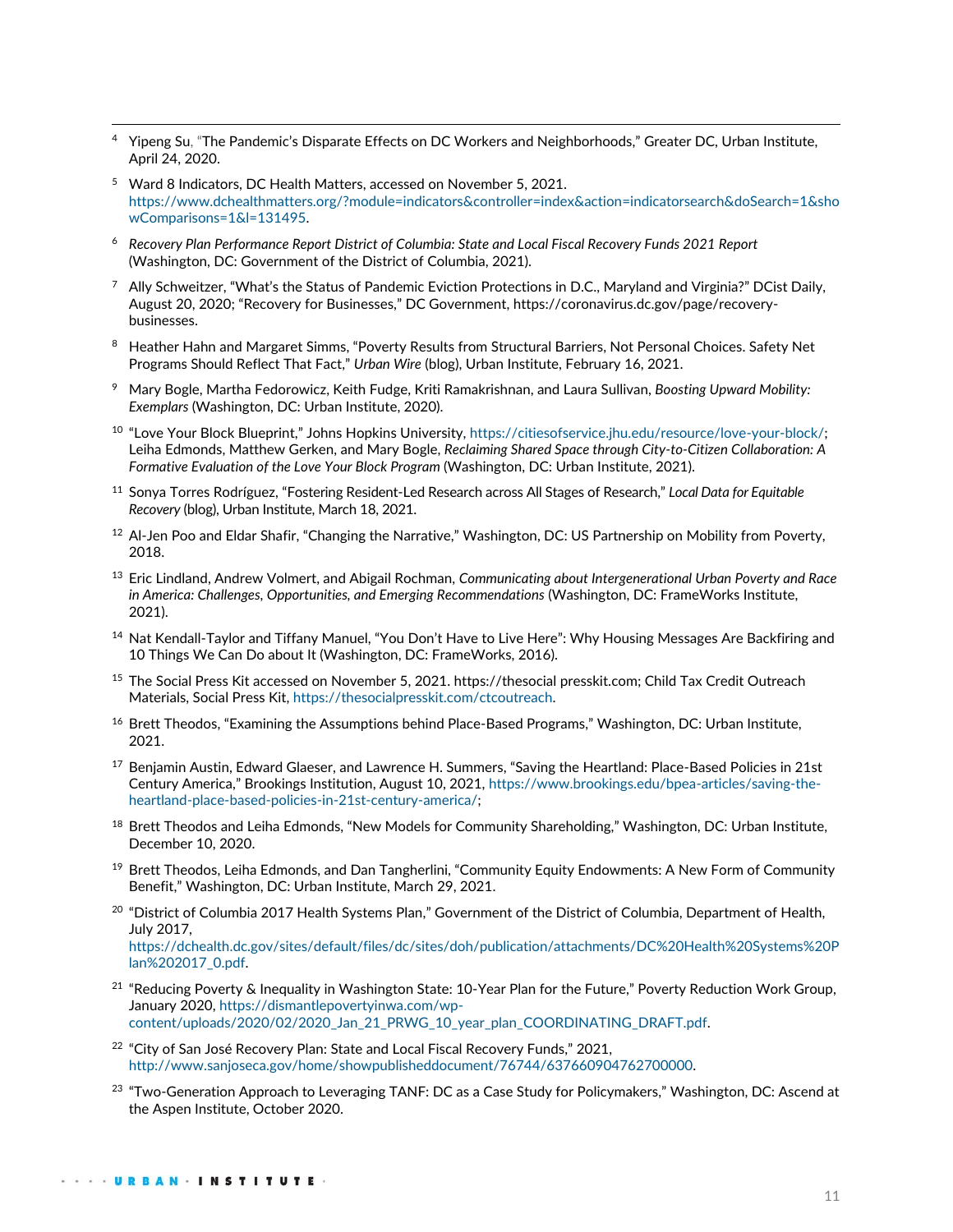- <sup>24</sup> Brittany Birken, Erin Moriarty-Siler, and Roxane White, "Reducing the Cliff Effect to Support Working Families," *Ascend Network* (blog), April 23, 2018, [https://www.bing.com/search?q=google&cvid=e7207764c2fd4f26b2587ff2c9a5d1aa&aqs=edge.1.69i59i450l3.39](https://www.bing.com/search?q=google&cvid=e7207764c2fd4f26b2587ff2c9a5d1aa&aqs=edge.1.69i59i450l3.396887767j0j4&FORM=ANAB01&PC=HCTS) [6887767j0j4&FORM=ANAB01&PC=HCTS.](https://www.bing.com/search?q=google&cvid=e7207764c2fd4f26b2587ff2c9a5d1aa&aqs=edge.1.69i59i450l3.396887767j0j4&FORM=ANAB01&PC=HCTS)
- <sup>25</sup> "Career Ladder Identifier and Financial Forecaster (CLIFF)," Federal Reserve Bank of Atlanta, accessed on November 5, 2021. [http://www.atlantafed.org/economic-mobility-and-resilience/advancing-careers-for-low](http://www.atlantafed.org/economic-mobility-and-resilience/advancing-careers-for-low-income-families/cliff-tool)[income-families/cliff-tool.](http://www.atlantafed.org/economic-mobility-and-resilience/advancing-careers-for-low-income-families/cliff-tool)
- <sup>26</sup> Margery Austin Turner, Gregory Acs, Steven Brown, Claudia D. Solari, and Keith Fudge, Boosting Upward Mobility: Metrics to Inform Local Action (Washington, DC: Urban Institute, 2020).
- <sup>27</sup> Urban Institute, "Urban Institute Selects Eight Counties to Join the Upward Mobility Cohort," press release, May 11, 2021.
- <sup>28</sup> "City of San José Recovery Plan."
- <sup>29</sup> Peter, A. Tatian, "Who Is Most Affected by the Economic Downturn in the DC Region?" Greater DC, Urban Institute, May 4, 2020.
- <sup>30</sup> Michael Bailey, Eric LaRose, and Jenny Schuetz, *What Will It Cost to Save Washington, D.C.'s Renters from COVID-19 Eviction?* (Washington, DC: Brookings Institution, 2020).
- <sup>31</sup> Bailey, LaRose, and Schuetz, What Will It Cost to Save Washington, D.C.'s Renters from COVID-19 Eviction.
- <sup>32</sup> "Policy Snapshot: Housing Insecurity—An Eviction Pandemic," DC Action, April 14, 2021.
- <sup>33</sup> "Stay DC Rent and Utility Assistance," accessed November 5, 2021, [https://stay.dc.gov/.](https://stay.dc.gov/)
- <sup>34</sup> "A.B. 128, Budget Act of 2021," June 29, 2021, [https://leginfo.legislature.ca.gov/faces/billTextClient.xhtml?bill\\_id=202120220AB128.](https://leginfo.legislature.ca.gov/faces/billTextClient.xhtml?bill_id=202120220AB128)
- <sup>35</sup> Destination Home and Sacred Heart Community Service, "During the COVID-19 Pandemic-Destinationhomesv.org," Financial and Rental Relief during COVID-19 Pandemic, October 2021, [https://destinationhomesv.org/documents/2021/02/covid-19-financial-rental-relief.pdf/;](https://destinationhomesv.org/documents/2021/02/covid-19-financial-rental-relief.pdf/) "Out of the Pandemic: A Better Approach to Homelessness," Washington, DC: Urban Institute, August 3, 2021.
- <sup>36</sup> Josh Leopold, Mychal Cohen, Maria Alva, Nat Mammo, and Sam Quinney, "DC's Flexible Rent Subsidy Program Shows Promising Early Results," *The Lab @ DC* (blog), August 10, 2021, [https://thelabprojects.dc.gov/blog-dcflex.](https://thelabprojects.dc.gov/blog-dcflex)
- 37 Ally Schweitzer and Martin Austermuhle, "In D.C., a New Tax Measure Could Help Eradicate Poverty–If Residents Take Advantage of It," *DCist*, July 22, 2021, [https://dcist.com/story/21/07/22/new-dc-tax-measure-could-help](https://dcist.com/story/21/07/22/new-dc-tax-measure-could-help-eradicate-poverty/)[eradicate-poverty/;](https://dcist.com/story/21/07/22/new-dc-tax-measure-could-help-eradicate-poverty/) Ally Schweitzer, "D.C. Council Approves Plan to Send \$500 to Residents Forced to Wait Months for Unemployment Benefits," *DCist*, August 3, 2021, [https://dcist.com/story/21/08/03/dc-council](https://dcist.com/story/21/08/03/dc-council-approves-plan-to-send-500-to-residents-who-waited-months-for-unemployment-benefits/)[approves-plan-to-send-500-to-residents-who-waited-months-for-unemployment-benefits/;](https://dcist.com/story/21/08/03/dc-council-approves-plan-to-send-500-to-residents-who-waited-months-for-unemployment-benefits/) Charles Allen, "We just created a monthly basic income for DC's lowest income workers and their families— anywhere from \$300–500 a month once it's fully up and running. It will change lives," Twitter, August 10, 2021, [https://twitter.com/charlesallen/status/1425182994281676800.](https://twitter.com/charlesallen/status/1425182994281676800)
- <sup>38</sup> "Gen2Gen DC (formerly Families First)," [https://dhs.dc.gov/service/gen2gen-dc-formerly-families-first.](https://dhs.dc.gov/service/gen2gen-dc-formerly-families-first)
- <sup>39</sup> Rachel Treisman, "California Program Giving \$500 No-Strings-Attached Stipends Pays Off, Study Finds," NPR, March 4, 2021; "Magnolia Mother's Trust," Springboard to Opportunities, [https://springboardto.org/magnolia](https://springboardto.org/magnolia-mothers-trust/)[mothers-trust/;](https://springboardto.org/magnolia-mothers-trust/) Juliana Bidadanure et al., *Basic Income in Cities: A Guide to City Experiments and Pilot Projects* (Washington, DC, and Stanford, CA: National League of Cities and Basic Income Lab, 2018).
- <sup>40</sup> THRIVE East of the River, accessed on November 5, 2021[. https://bbardc.org/thrive/.](https://bbardc.org/thrive/)
- <sup>41</sup> Mary Bogle, "Insights from a DC Cash Relief Program Can Inform Discussions about Federal Cash-Based Policies," Greater DC, Urban Institute, December 8, 2020.
- $^{42}$  "THRIVE: Providing Cash Relief to DC Residents Hit Hardest by the Pandemic," Greater DC, Urban Institute, accessed on November 5, 2021. [https://greaterdc.urban.org/thrive-providing-cash-relief-dc-residents-hit-hardest](https://greaterdc.urban.org/thrive-providing-cash-relief-dc-residents-hit-hardest-pandemic)[pandemic.](https://greaterdc.urban.org/thrive-providing-cash-relief-dc-residents-hit-hardest-pandemic)
- <sup>43</sup> Sigal Samuel, "A Canadian Study Gave \$7,500 to Homeless People. Here's How They Spent It," VOX, May 7, 2021.